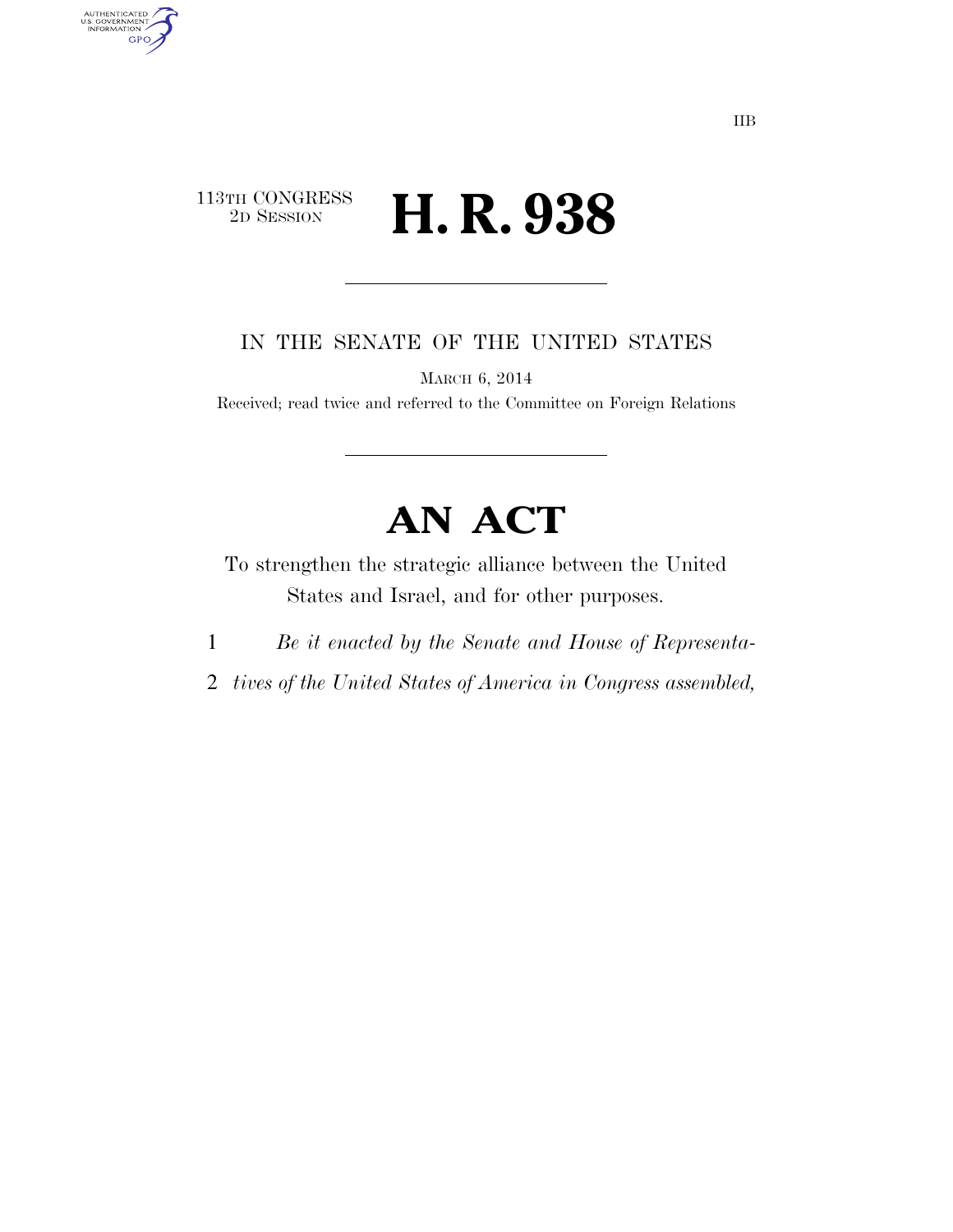#### 1 **SECTION 1. SHORT TITLE AND TABLE OF CONTENTS.**

- 2 (a) SHORT TITLE.—This Act may be cited as the
- 3 ''United States-Israel Strategic Partnership Act of 2014''.
- 4 (b) TABLE OF CONTENTS.—The table of contents for
- 5 this Act is as follows:
	- Sec. 1. Short title and table of contents.
	- Sec. 2. Findings.
	- Sec. 3. Declaration of policy.

#### TITLE I—UNITED STATES-ISRAEL STRATEGIC ALLIANCE

- Sec. 101. Amendments to the United States-Israel Enhanced Security Cooperation Act of 2012.
- Sec. 102. Authorization of assistance for Israel.
- Sec. 103. United States-Israel cooperation on cyber-security.
- Sec. 104. Statement of United States Policy Regarding Israel's defense systems.
- Sec. 105. Report on other matters.
- Sec. 106. Statement of policy.
- Sec. 107. Sense of Congress.

#### TITLE II—UNITED STATES-ISRAEL ENERGY COOPERATION

Sec. 201. United States-Israel energy cooperation.

#### TITLE III—OFFSET

Sec. 301. Offset.

#### 6 **SEC. 2. FINDINGS.**

7 Congress finds the following:

 (1) The turmoil in the Middle East poses a se- rious threat to United States national security inter- ests and requires cooperation with allies that are willing to work with the United States in pursuit of shared objectives.

13 (2) The October 31, 1998, Memorandum of 14 Agreement signed by President Clinton and Prime 15 Minister Netanyahu commits the United States to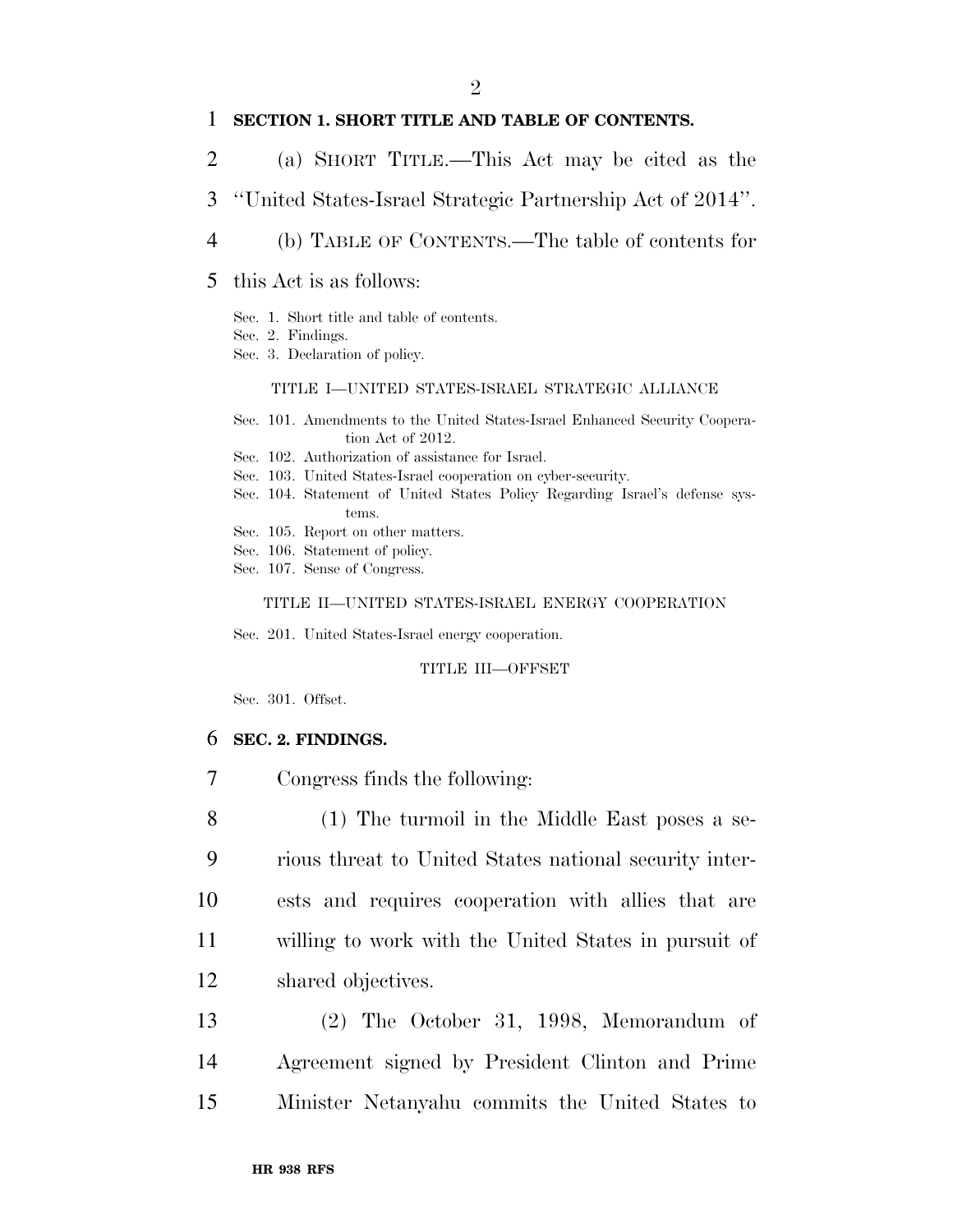working jointly with Israel towards enhancing Israel's defensive and deterrent capabilities and up- grading the framework of the United States-Israel strategic and military relationships, as well as the technological cooperation between both countries. (3) On August 16, 2007, the United States and Israel signed a Memorandum of Understanding re- affirming United States commitment to the security of Israel and establishing a 10-year framework for incremental increases in United States military as- sistance to Israel. (4) The Memorandum of Understanding signed two years later on January 16, 2009 reaffirmed the United States commitment and noted ''the security, military and intelligence cooperation between the United States and Israel''. (5) The United States and Israel conduct a semi-annual Strategic Dialogue. The Department of State, in a statement following the July 12, 2012, meeting of the Strategic Dialogue, noted that the discussions focused on such issues of mutual concern as ''Iran's continued quest to develop nuclear weap- ons, which the United States and Israel are both de- termined to prevent'' and ''how the continued vio-lence of the Syrian regime against its citizens [as-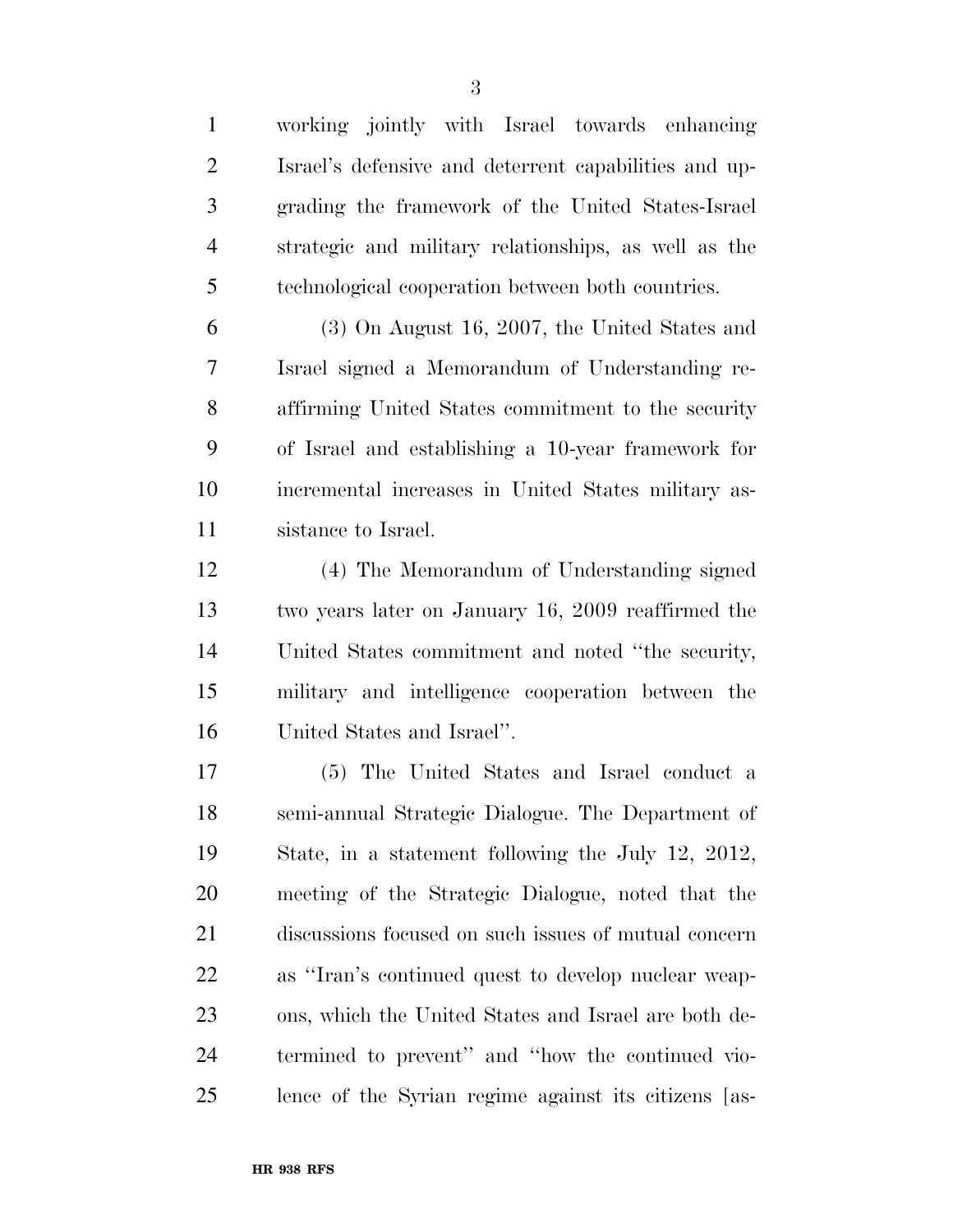| $\mathbf{1}$   | sisted by Iran and Hezbollah] could also lead to se-    |
|----------------|---------------------------------------------------------|
| $\overline{2}$ | vere consequences for the entire region".               |
| 3              | SEC. 3. DECLARATION OF POLICY.                          |
| $\overline{4}$ | Congress declares that Israel is a major strategic      |
| 5              | partner of the United States.                           |
| 6              | TITLE I—UNITED STATES-                                  |
| 7              | <b>ISRAEL STRATEGIC ALLIANCE</b>                        |
| 8              | SEC. 101. AMENDMENTS TO THE UNITED STATES-ISRAEL        |
| 9              | ENHANCED SECURITY COOPERATION ACT OF                    |
| 10             | 2012.                                                   |
| 11             | (a) UNITED STATES ACTIONS TO ASSIST IN THE DE-          |
| 12             | FENSE OF ISRAEL AND PROTECT UNITED STATES INTER-        |
| 13             | ESTS.—Section 4 of the United States-Israel Enhanced    |
| 14             | Security Cooperation Act of 2012 (Public Law 112–150;   |
| 15             | $22$ U.S.C. 8603) is amended—                           |
| 16             | $(1)$ by striking "It is the sense of Congress that     |
| 17             | the United States Government should" and inserting      |
| 18             | "(a) IN GENERAL.—The President should, to the           |
| 19             | maximum extent practicable,"; and                       |
| 20             | $(2)$ by adding at the end the following:               |
| 21             | "(b) REPORT.—Not later than 180 days after the          |
| 22             | date of the enactment of this subsection, the President |
| 23             | shall submit to Congress a report on the implementation |
| 24             | of this section.".                                      |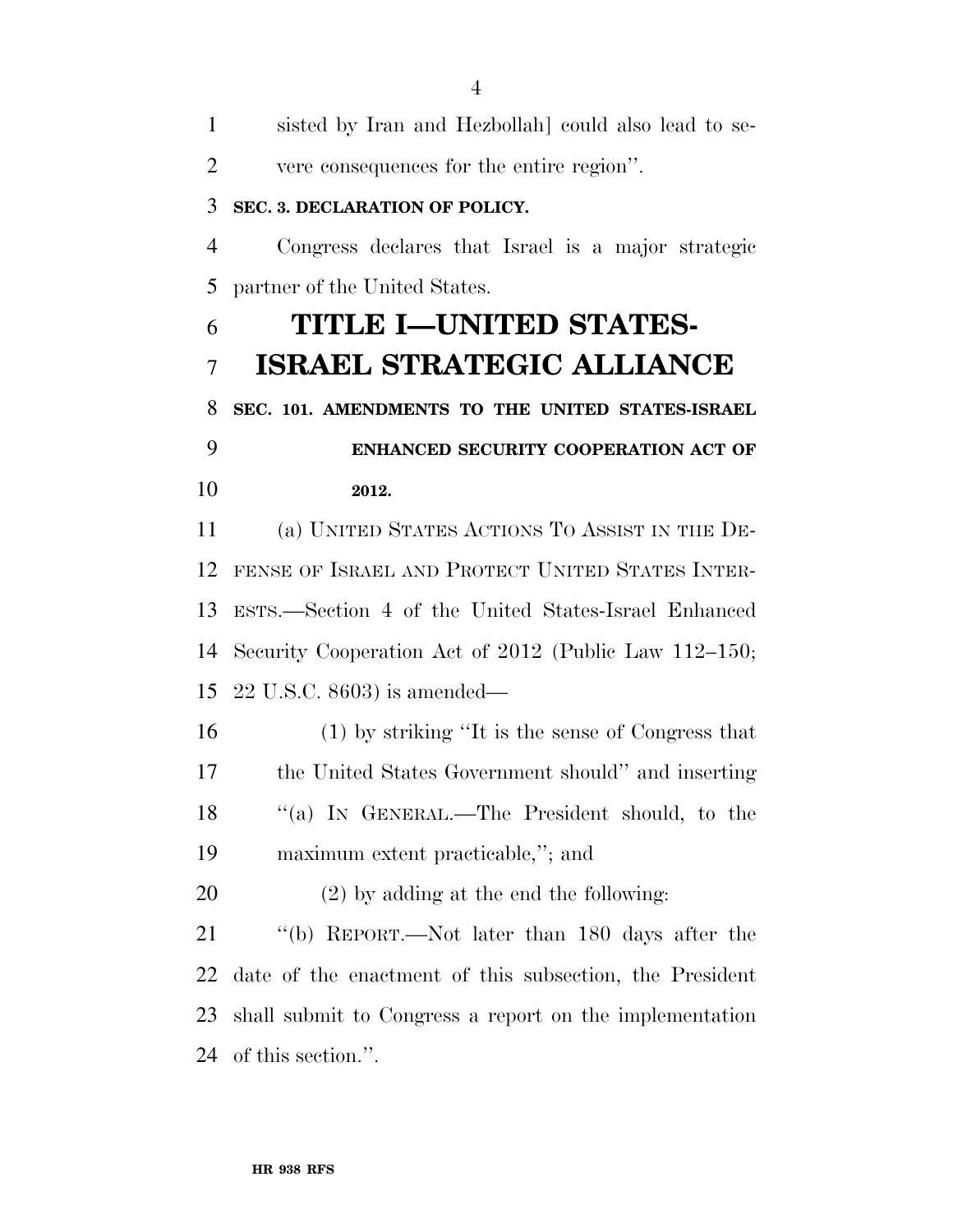(b) EXTENSION OF WAR RESERVES STOCKPILE AU- THORITY.—Section 5(a) of the United States-Israel En- hanced Security Cooperation Act of 2012 (Public Law 112–150) is amended to read as follows:

 ''(a) EXTENSION OF WAR RESERVES STOCKPILE AU-THORITY.—

7 "(1) DEPARTMENT OF DEFENSE APPROPRIA- TIONS ACT, 2005.—Section 12001(d) of the Depart- ment of Defense Appropriations Act, 2005 (Public Law 108–287; 118 Stat. 1011), is amended by strik- ing 'more than 10 years after' and inserting 'more than 11 years after'.

13 "(2) FOREIGN ASSISTANCE ACT OF 1961. Sec- tion 514(b)(2)(A) of the Foreign Assistance Act of 15 1961 (22 U.S.C. 2321h(b)(2)(A)) is amended by striking 'and 2014' and inserting ', 2014, and  $17 \t2015$ '.''.

 (c) AMENDMENTS TO REQUIREMENTS RELATING TO ASSESSMENT OF ISRAEL'S QUALITATIVE MILITARY EDGE OVER MILITARY THREATS.—

 (1) ASSESSMENT REQUIRED; REPORTS.—Sec- tion 201 of Public Law 110–429 (122 Stat. 4843; 22 U.S.C. 2776 note) is amended—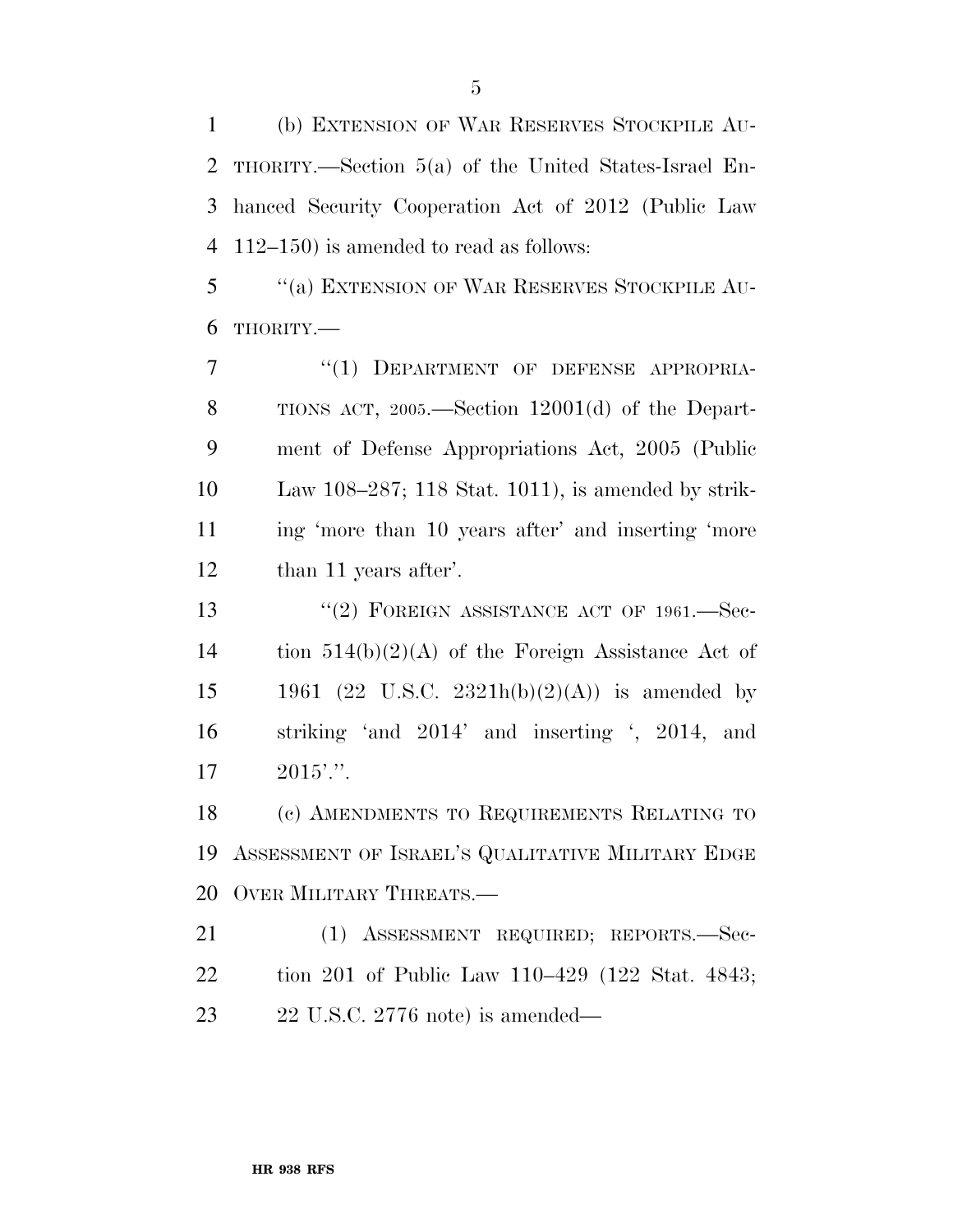| $\mathbf{1}$   | $(A)$ in subsection $(a)$ , by striking "an on-     |
|----------------|-----------------------------------------------------|
| $\overline{2}$ | going basis" and inserting "a biennial basis";      |
| 3              | and                                                 |
| $\overline{4}$ | (B) in subsection $(c)(2)$ —                        |
| 5              | (i) in the heading, by striking " $\mathbf{Q}$ UAD- |
| 6              | RENNIAL" and inserting "BIENNIAL"; and              |
| $\tau$         | (ii) in the text, by striking "Not later            |
| 8              | than four years after the date on which the         |
| 9              | transmits the initial report<br>President           |
| 10             | under paragraph $(1)$ , and every four years        |
| 11             | thereafter," and inserting "Not later than          |
| 12             | one year after the date of the enactment of         |
| 13             | the United States-Israel Strategic Partner-         |
| 14             | ship Act of 2014, and biennially there-             |
| 15             | $after,$ ".                                         |
| 16             | $(2)$ REPORT.—                                      |
| 17             | (A) IN GENERAL.—Not later than 90 days              |
| 18             | after the date of the enactment of this Act, the    |
| 19             | Secretary of State shall submit to the appro-       |
| 20             | priate congressional committees a report on—        |
| 21             | (i) the range of cyber and asymmetric               |
| 22             | threats posed to Israel by state and non-           |
| 23             | state actors; and                                   |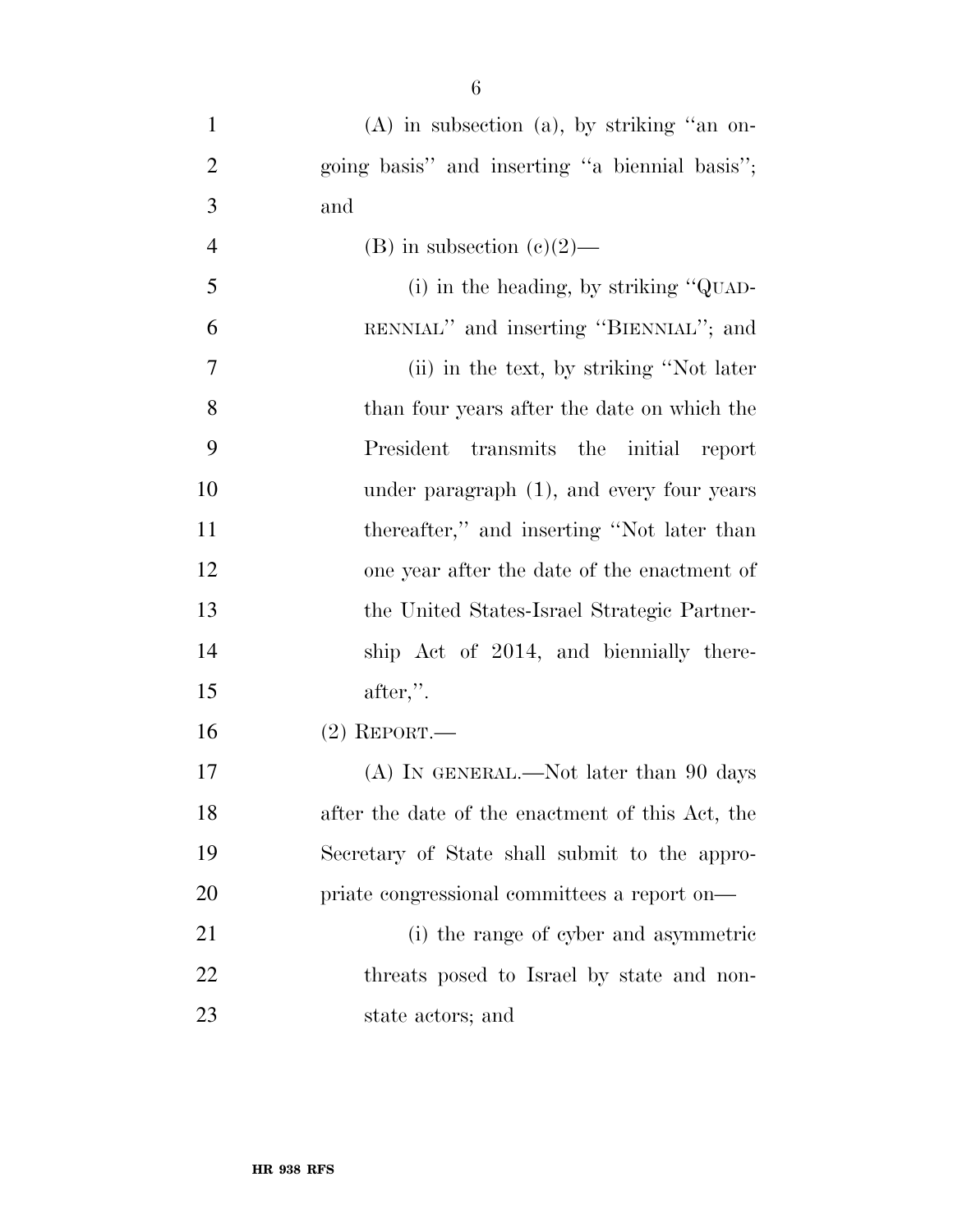| $\mathbf{1}$   | (ii) the joint efforts of the United                         |
|----------------|--------------------------------------------------------------|
| $\overline{2}$ | States and Israel to address the threats                     |
| 3              | identified in clause (i).                                    |
| $\overline{4}$ | (B) FORM.—The report required under                          |
| 5              | subparagraph (A) shall be submitted in unclas-               |
| 6              | sified form, but may contain a classified annex.             |
| 7              | (C) APPROPRIATE CONGRESSIONAL COM-                           |
| 8              | MITTEES DEFINED.—In this paragraph, the                      |
| 9              | term "appropriate congressional committees"                  |
| 10             | means the Committee on Foreign Affairs of the                |
| 11             | House of Representatives and the Committee                   |
| 12             | on Foreign Relations of the Senate.                          |
| 13             | SEC. 102. AUTHORIZATION OF ASSISTANCE FOR ISRAEL.            |
| 14             | (a) FINDING.—Congress finds that Israel has adopt-           |
| 15             | ed high standards in the field of export controls, including |
| 16             | by becoming adherent to the Australia Group, the Missile     |
| 17             | Technology Control Regime, the Nuclear Suppliers Group,      |
| 18             | and the Wassenaar Arrangement control lists, and by en-      |
| 19             | acting robust legislation and regulations for the control    |
| 20             | of dual-use and defense items.                               |
| 21             | (b) EXPEDITED LICENSING PROCEDURES.-                         |
| $\cap$         | $(1)$ Ly $\alpha$ Dependent $\alpha$ Dependent shell direct  |

 (1) IN GENERAL.—The President shall direct the Secretary of State to undertake discussions with Israel to identify the steps required to be taken to include Israel within the list of countries described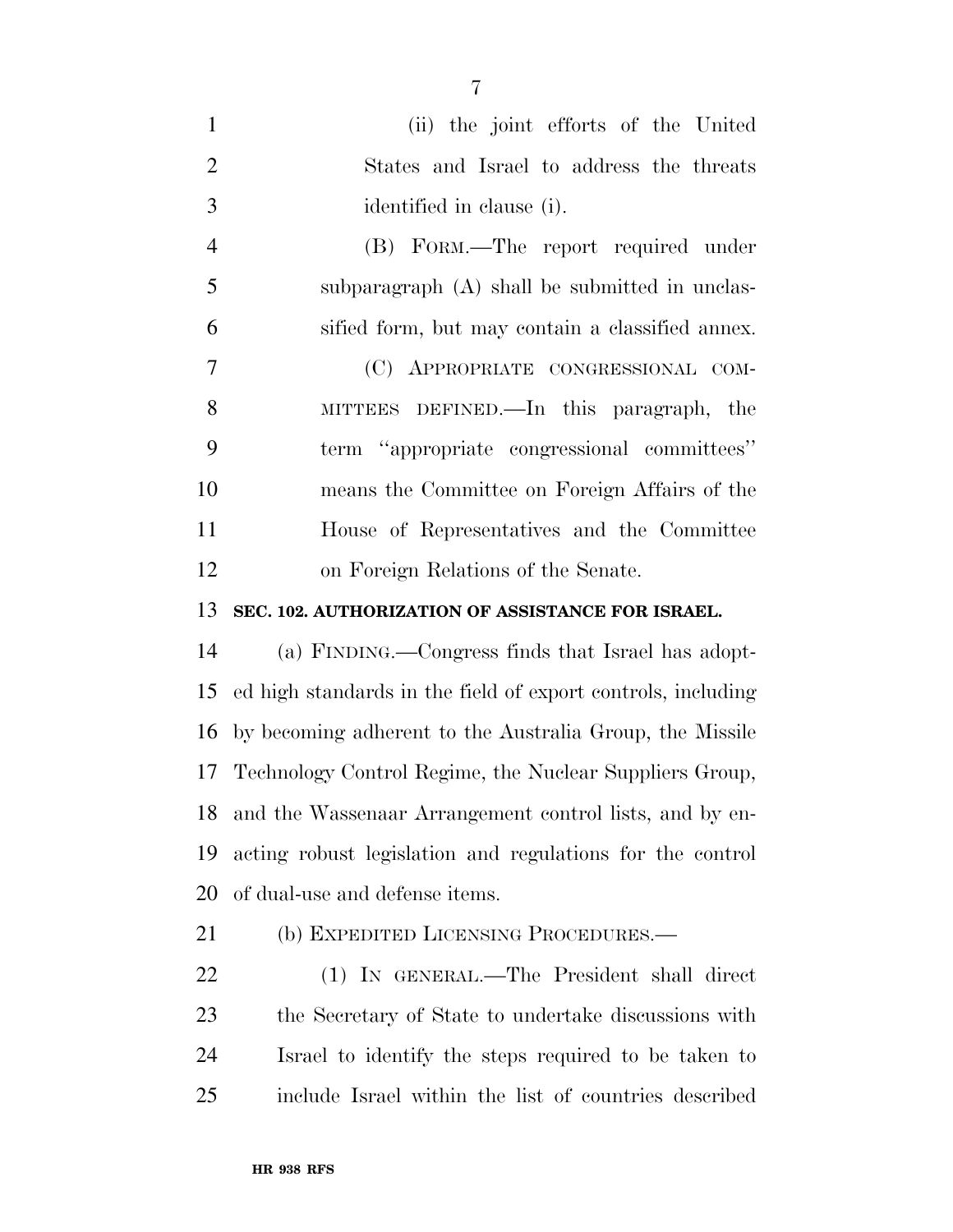| 1 | in section $740.20(c)(1)$ of title 15, Code of Federal |
|---|--------------------------------------------------------|
| 2 | Regulations (relating to eligibility for Strategic     |
| 3 | Trade Authorization).                                  |

(2) REPORT.—

 (A) IN GENERAL.—Not later than 180 days after the date of the enactment of this Act, and every 180 days thereafter for a period of 3 years or until such time that Israel is in- cluded on the list of countries determined as eli- gible for the Strategic Trade Authorization, whichever occurs first, the President shall sub- mit to the Committee on Foreign Affairs of the House of Representatives and the Committee on Foreign Relations and the Committee on Banking, Housing, and Urban Affairs of the Senate a report on the following:

- (i) The current status of negotiations.
- (ii) The reasons that Israel has not yet been determined as eligible for the Strategic Trade Authorization.

 (B) FORM.—The report required by sub- paragraph (A) shall be submitted in unclassi- fied form but may contain a classified annex. (c) LICENSING TREATMENT AS MTCR ADHERENT.—

The President shall direct the Secretary of Commerce to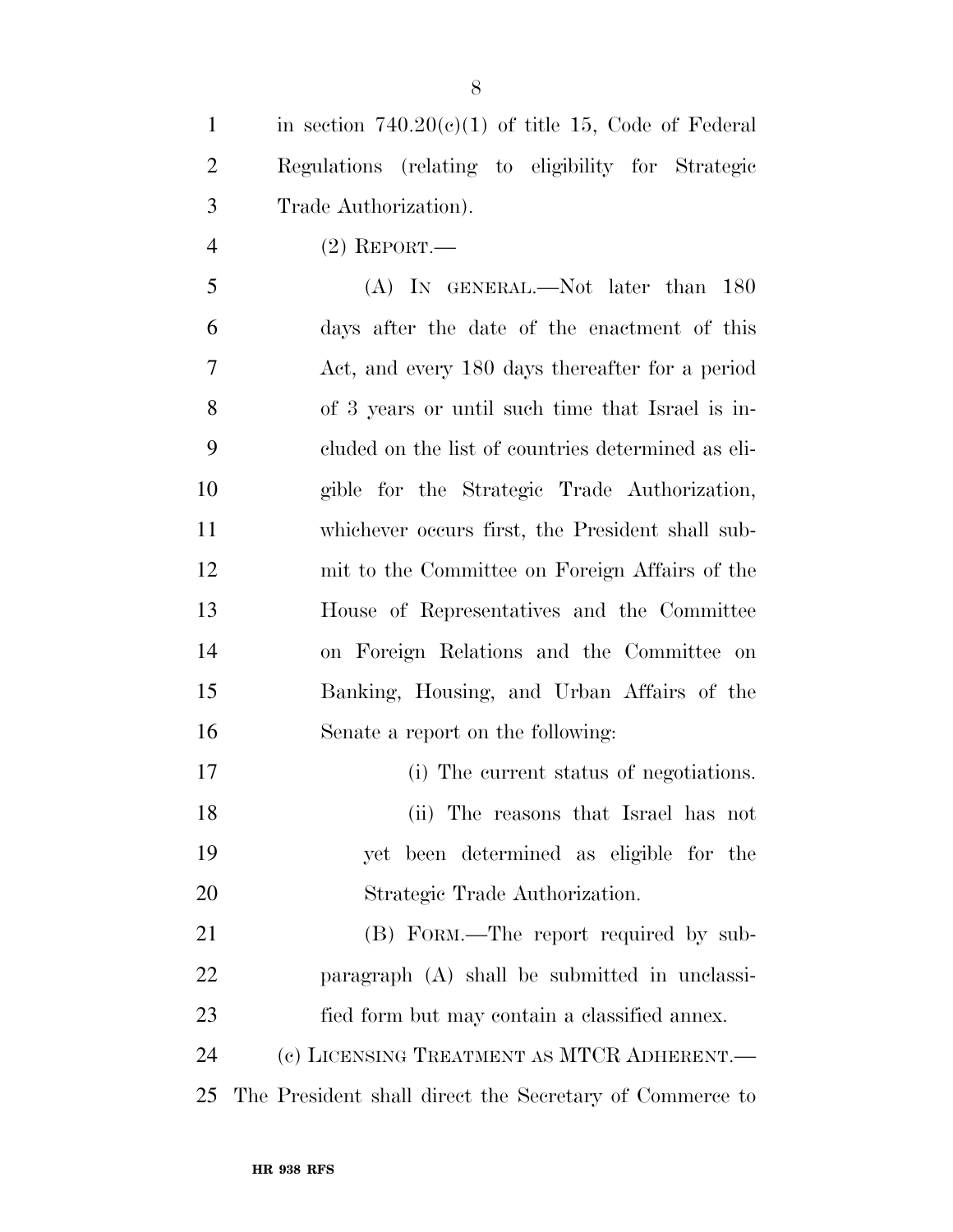ensure that, subject to the requirements of section 6(l) of the Export Administration Act of 1979 (50 U.S.C. App. 2405(l)) (as continued in effect pursuant to the Inter- national Emergency Economic Powers Act), Israel is treated no less favorably than other members or adherents to the Missile Technology Control Regime designated in Country Group A:2 in Supplement No. 1 to part 740 of title 15, Code of Federal Regulations.

 (d) OVERSEAS PRIVATE INVESTMENT CORPORA- TION.—In carrying out its authorities under title IV of chapter 2 of part I of the Foreign Assistance Act of 1961 (22 U.S.C. 2191 et seq.), the Overseas Private Investment Corporation should consider giving preference to providing insurance, financing, or reinsurance for energy and water projects in Israel.

 (e) ENERGY, WATER, AGRICULTURE, AND ALTER-NATIVE FUEL TECHNOLOGIES.—

 (1) IN GENERAL.—The President is authorized to carry out cooperative activities with Israel and to provide assistance to Israel that promotes coopera-21 tion in the fields of energy, water, agriculture, alter- native fuel technologies, and civil space, where ap-propriate and pursuant to existing law.

 (2) REQUIREMENTS.—In carrying out para-graph (1), the President is authorized to share and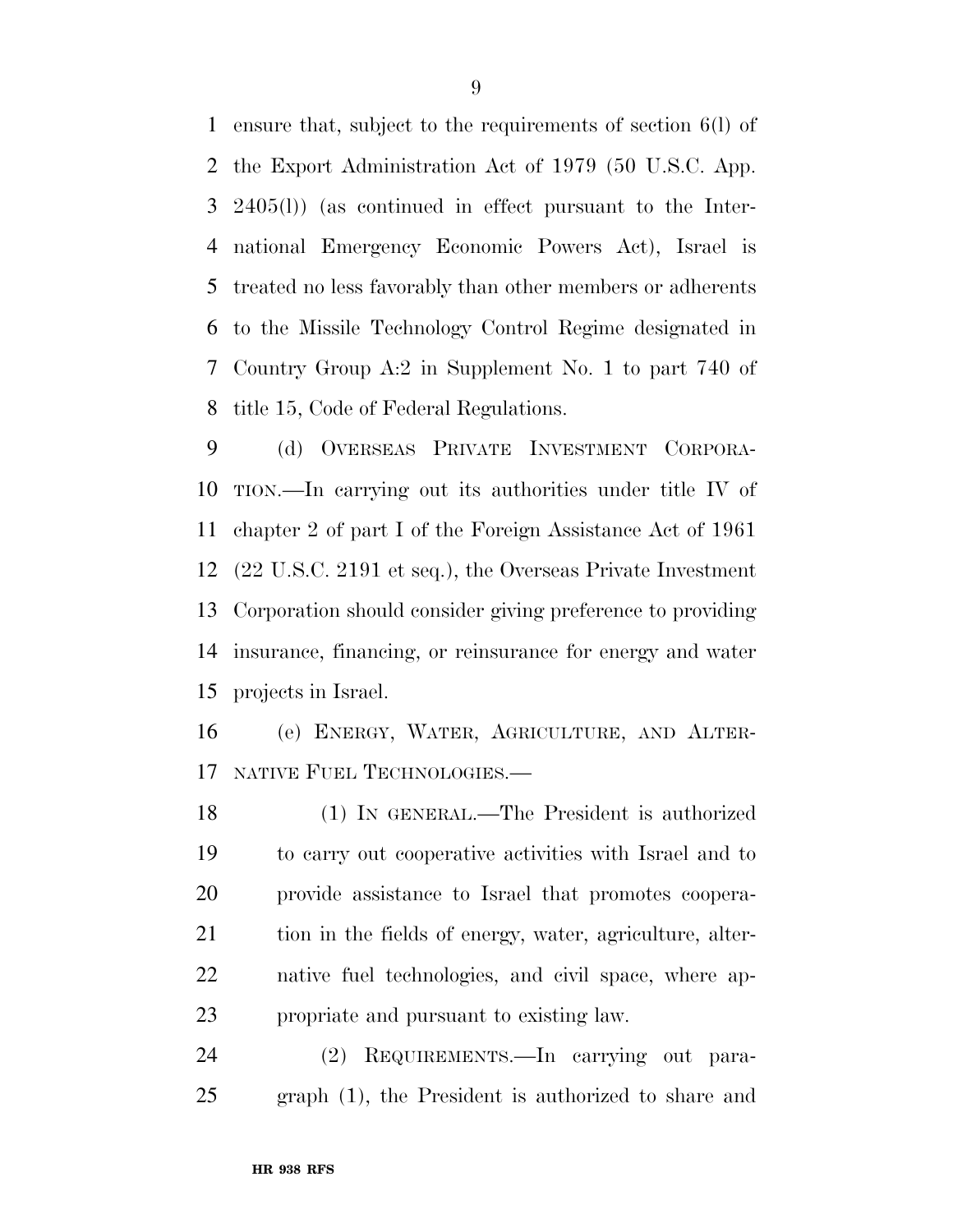| $\mathbf{1}$   | exchange with Israel research, technology, intel-      |
|----------------|--------------------------------------------------------|
| $\overline{2}$ | ligence, information, equipment, and personnel that    |
| 3              | the President determines will advance the national     |
| $\overline{4}$ | security interests of the United States and is con-    |
| 5              | sistent with the Strategic Dialogue and pertinent      |
| 6              | provisions of law—                                     |
| 7              | (A) by enhancing scientific cooperation be-            |
| 8              | tween Israel and the United States; or                 |
| 9              | (B) by the sale, lease, exchange in kind, or           |
| 10             | other techniques the President determines to be        |
| 11             | suitable.                                              |
| 12             | (f) COOPERATIVE RESEARCH PILOT PROGRAMS.—              |
| 13             | (1) IN GENERAL.—The Secretary of Homeland              |
| 14             | Security, acting through the Director of the Home-     |
| 15             | land Security Advanced Research Projects Agency        |
| 16             | and with the concurrence of the Secretary of State,    |
| 17             | is authorized to enter into cooperative research pilot |
| 18             | programs with Israel to enhance Israel's capabilities  |
| 19             | in the following areas:                                |
| 20             | (A) Border, maritime, and aviation secu-               |
| 21             | rity.                                                  |
| 22             | (B) Explosives detection.                              |
| 23             | (C) Emergency services.                                |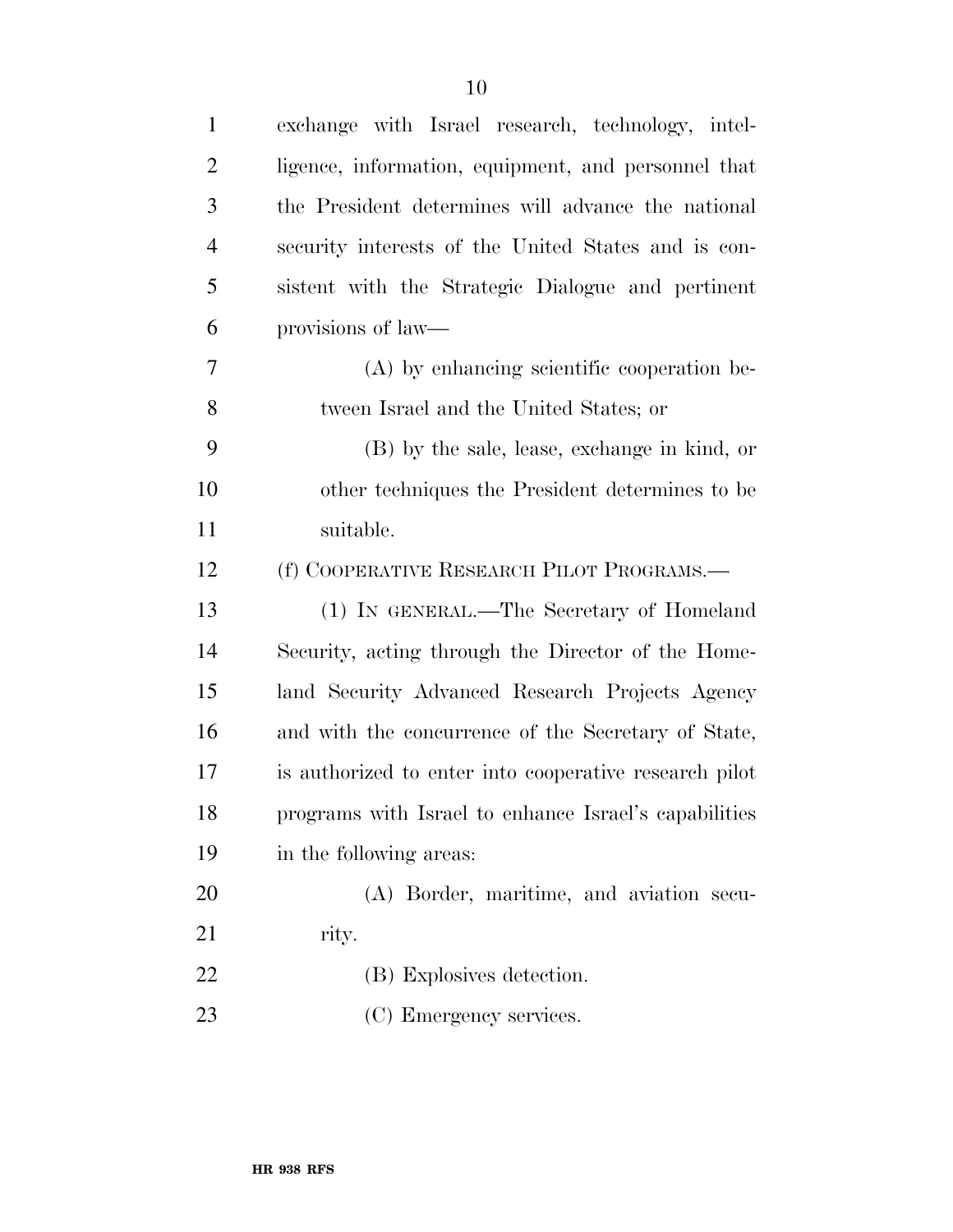| $\mathbf{1}$               | (2) AUTHORIZATION OF APPROPRIATIONS.—For                 |
|----------------------------|----------------------------------------------------------|
| $\overline{2}$             | fiscal year 2014, there are authorized to be appro-      |
| 3                          | priated to the Secretary of Homeland Security—           |
| $\overline{4}$             | $(A)$ \$1,000,000 to carry out paragraph                 |
| 5                          | (1)(A);                                                  |
| 6                          | $(B)$ \$1,000,000 to carry out paragraph                 |
| 7                          | $(1)(B)$ ; and                                           |
| 8                          | $(C)$ \$1,000,000 to carry out paragraph                 |
| 9                          | (1)(C).                                                  |
| 10                         | SEC. 103. UNITED STATES-ISRAEL COOPERATION<br>ON         |
| 11                         | <b>CYBER-SECURITY.</b>                                   |
| 12                         | It is a sense of Congress that the United States and     |
|                            |                                                          |
|                            | Israel should take steps and explore avenues to increase |
|                            | cooperation on cyber-security.                           |
|                            | SEC. 104. STATEMENT OF UNITED STATES POLICY REGARD-      |
|                            | ING ISRAEL'S DEFENSE SYSTEMS.                            |
| 13<br>14<br>15<br>16<br>17 | (a) FINDINGS.—Congress—                                  |
| 18                         | (1) commends the first phase completion of the           |
|                            | David's Sling Weapon System (DSWS) by the Israel         |
| 19<br>20                   | Missile Defense Organization and the U.S. Missile        |
| 21                         | Defense Agency, which is designed to provide addi-       |
| 22                         | tional opportunities for interception by the joint       |
| 23                         | United States-Israel Arrow Weapon System (Arrow          |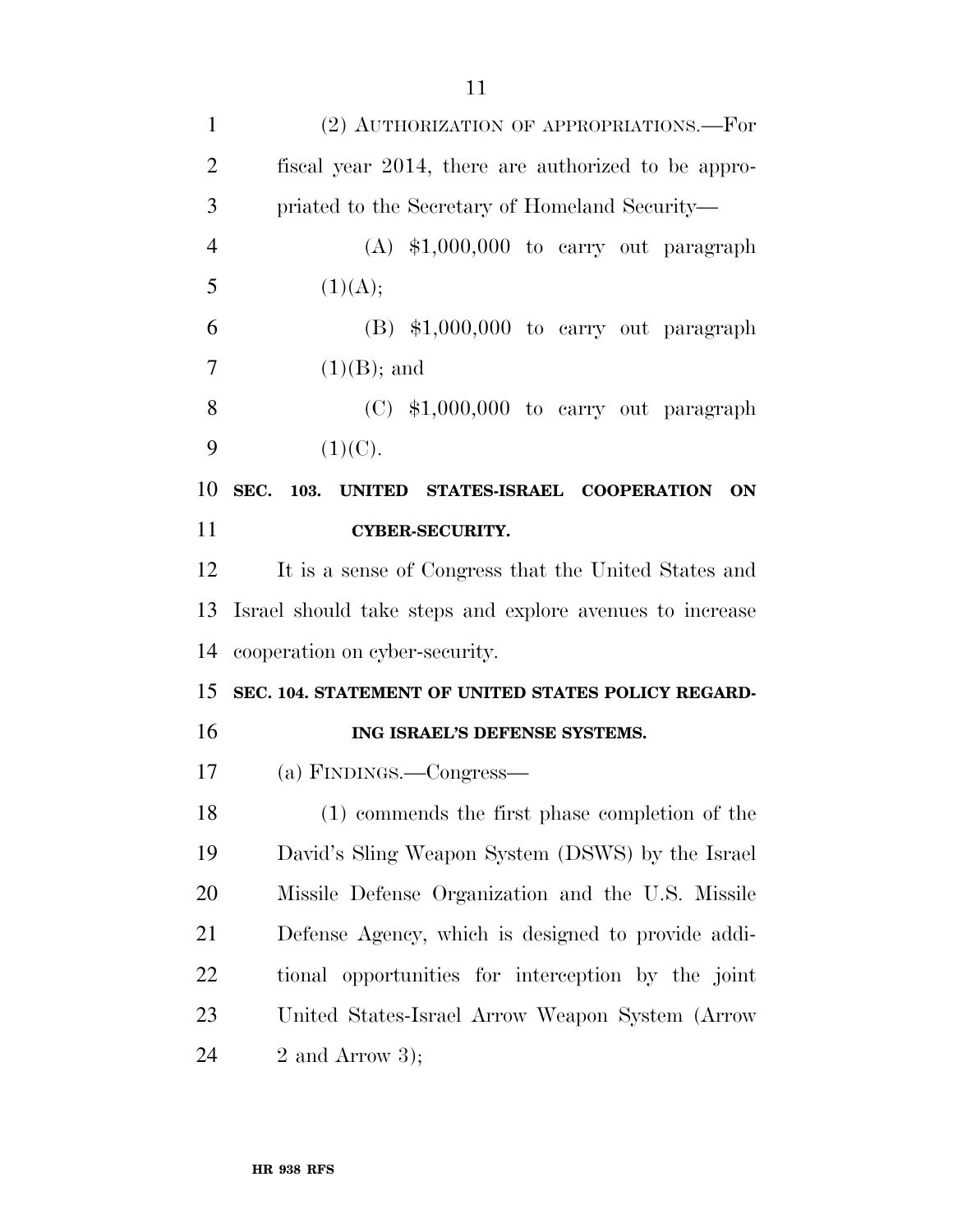(2) congratulates the Israel Missile Defense Or-

| $\overline{2}$ | ganization and the U.S. Missile Defense Agency on        |
|----------------|----------------------------------------------------------|
| 3              | successfully executing the Arrow 3 flyout of a more      |
| $\overline{4}$ | advanced interceptor, which will improve Israel's de-    |
| 5              | fenses against upper tier ballistic missile threats      |
| 6              | from nations including Iran;                             |
| 7              | (3) recognizes that during Operation Pillar of           |
| 8              | Defense in November 2012, Israel deployed Iron           |
| 9              | Dome short-range rocket defense batteries to inter-      |
| 10             | cept Hamas-launched rockets fired from Gaza—of           |
| 11             | those rockets that posed a threat to the life of         |
| 12             | Israeli citizens, 80 to 85 percent were successfully     |
| 13             | intercepted, saving countless lives; and                 |
| 14             | (4) agrees that, as stated by former Secretary           |
| 15             | of Defense Leon Panetta, "Iron Dome performed, I         |
| 16             | think it's fair to say, remarkably well during the re-   |
| 17             | cent escalation Iron Dome does not start wars.           |
| 18             | It helps prevent wars.".                                 |
| 19             | (b) STATEMENT OF POLICY.—It should be the policy         |
| 20             | of the United States that the President, acting through  |
| 21             | the Secretary of Defense and the Secretary of State,     |
| 22             | should provide assistance, upon request by the Govern-   |
| 23             | ment of Israel, for the enhancement of the David's Sling |
| 24             | Weapon System, the enhancement of the joint United       |
| 25             | States-Israel Arrow Weapon System (Arrow 2 and Arrow     |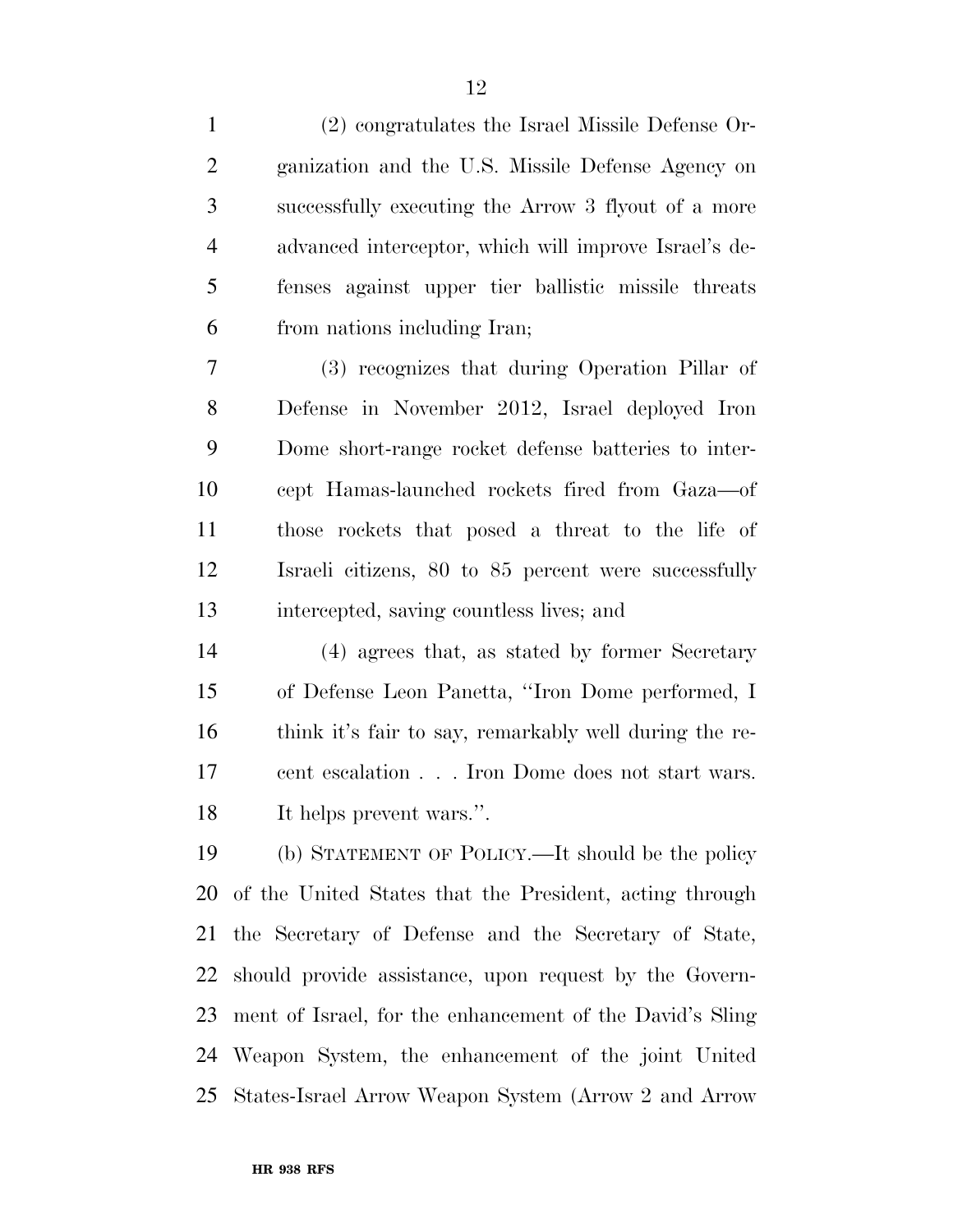3), and the procurement and enhancement of the Iron Dome short-range rocket defense system for purposes of intercepting short-range rockets, missiles, and other pro-jectiles launched against Israel.

#### **SEC. 105. REPORT ON OTHER MATTERS.**

 (a) SENSE OF CONGRESS.—It is the sense of Con-gress that—

 (1) the United States and Israel should con- tinue collaborative efforts to enhance Israel's mili- tary capabilities, including through the transfer of advanced combat aircraft, active phased array radar, military tanker-transports, other multi-mission mili- tary aircraft, advanced or specialized munitions, and through joint training and exercise opportunities in the United States;

 (2) the United States and Israel should expedi- tiously conclude an updated Memorandum of Under- standing regarding United States security assistance in order to help Israel meet its unique security re-quirements and uphold its qualitative military edge;

 (3) the United States should ensure that Israel has timely access to important military equipment, including by augmenting the forward deployed United States War Reserve Stockpile in Israel and by continuing to provide Israel with critical military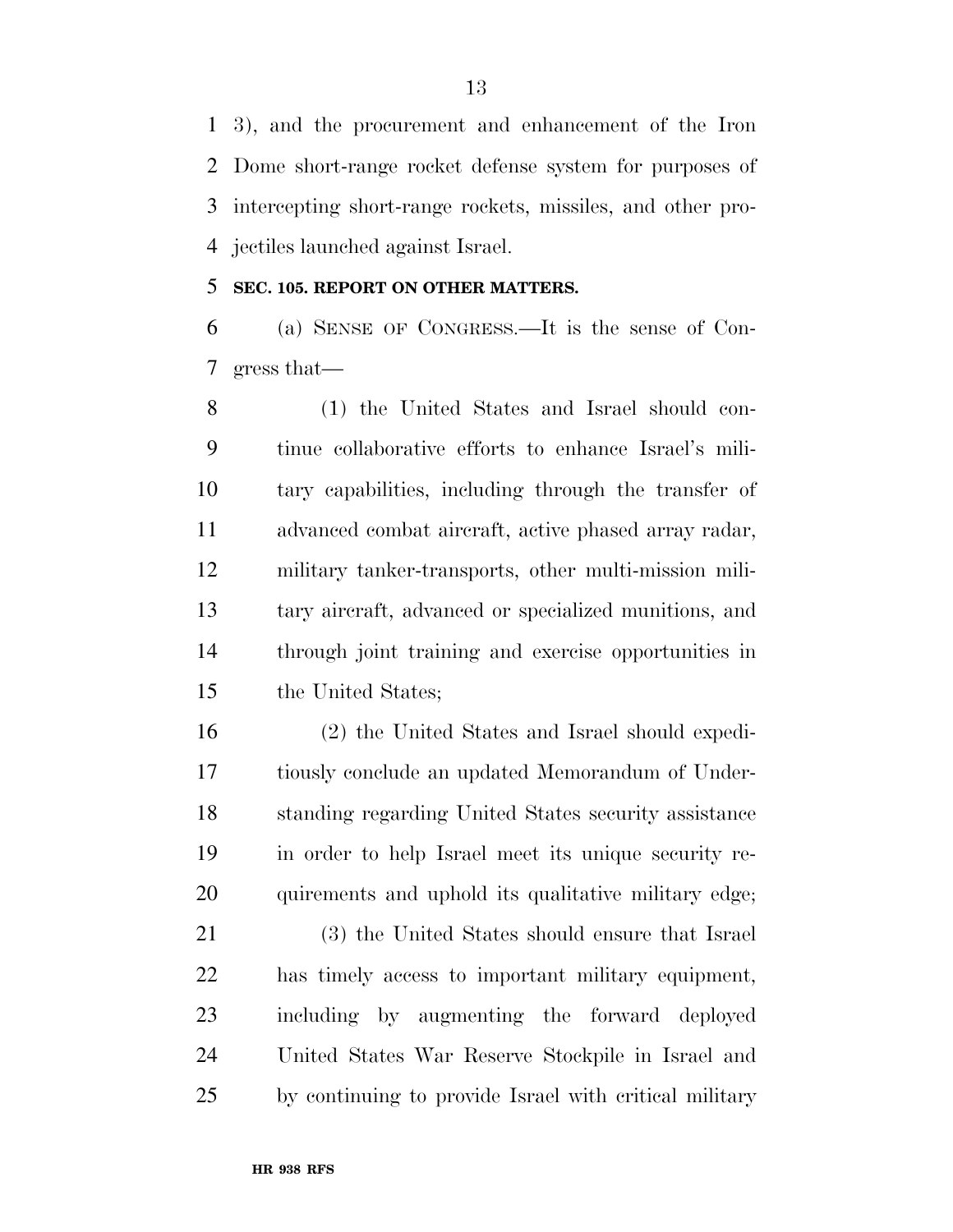| $\mathbf{1}$   | equipment and spare parts through the Department    |
|----------------|-----------------------------------------------------|
| $\overline{2}$ | of Defense's Excess Defense Articles program; and   |
| 3              | (4) the United States should continue to sup-       |
| $\overline{4}$ | port Israel's inherent right of self-defense.       |
| 5              | (b) REPORT.—                                        |
| 6              | (1) IN GENERAL.—Not later than 120 days             |
| 7              | after the date of the enactment of this Act, the    |
| 8              | Comptroller General of the United States shall sub- |
| 9              | mit to the appropriate congressional committees a   |
| 10             | report that—                                        |
| 11             | (A) reviews the progress made toward the            |
| 12             | actions and efforts identified in the report re-    |
| 13             | quired under section 6(b) of the United States-     |
| 14             | Israel Enhanced Security Cooperation Act of         |
| 15             | 2012 (Public Law 112-150; 22 U.S.C.                 |
| 16             | $8604(b)$ ; and                                     |
| 17             | (B) provides policy recommendations, if             |
| 18             | necessary.                                          |
| 19             | (2) FORM.—The report required by paragraph          |
| 20             | $(1)$ may include a classified annex.               |
| 21             | (3)<br>APPROPRIATE CONGRESSIONAL<br>COMMIT-         |
| 22             | TEES DEFINED.—In this subsection, the term "ap-     |
| 23             | propriate congressional committees" means-          |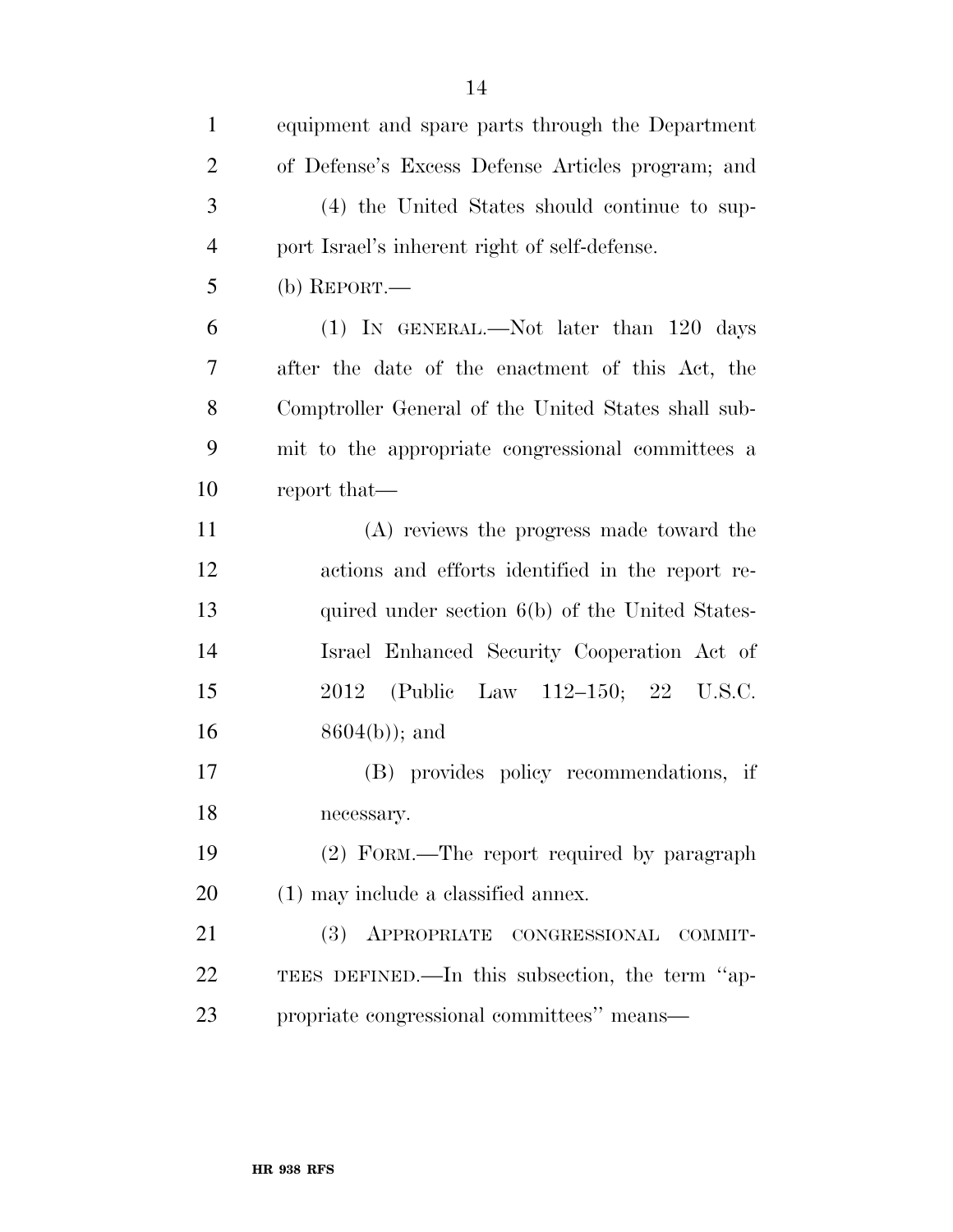|                | (A) the Committee on Foreign Affairs and     |
|----------------|----------------------------------------------|
| 2              | the Committee on Armed Services of the House |
| 3              | of Representatives; and                      |
| $\overline{4}$ | (B) the Committee on Foreign Relations       |
| 5              | and the Committee on Armed Services of the   |
| 6              | Senate.                                      |

### **SEC. 106. STATEMENT OF POLICY.**

 It shall be the policy of the United States to include Israel in the list of countries that participate in the visa waiver program under section 217 of the Immigration and Nationality Act (8 U.S.C. 1187) when Israel satisfies, and as long as Israel continues to satisfy, the requirements for inclusion in such program specified in such section.

#### **SEC. 107. SENSE OF CONGRESS.**

 It is the sense of Congress that the Department of State should continue and, to the furthest extent prac- ticable, increase its coordination on monitoring and com-bating anti-Semitism with the Government of Israel.

# **TITLE II—UNITED STATES-**

## **ISRAEL ENERGY COOPERATION**

#### **SEC. 201. UNITED STATES-ISRAEL ENERGY COOPERATION.**

 (a) FINDINGS.—Section 917(a) of the Energy Inde- pendence and Security Act of 2007 (42 U.S.C. 17337(a)) is amended—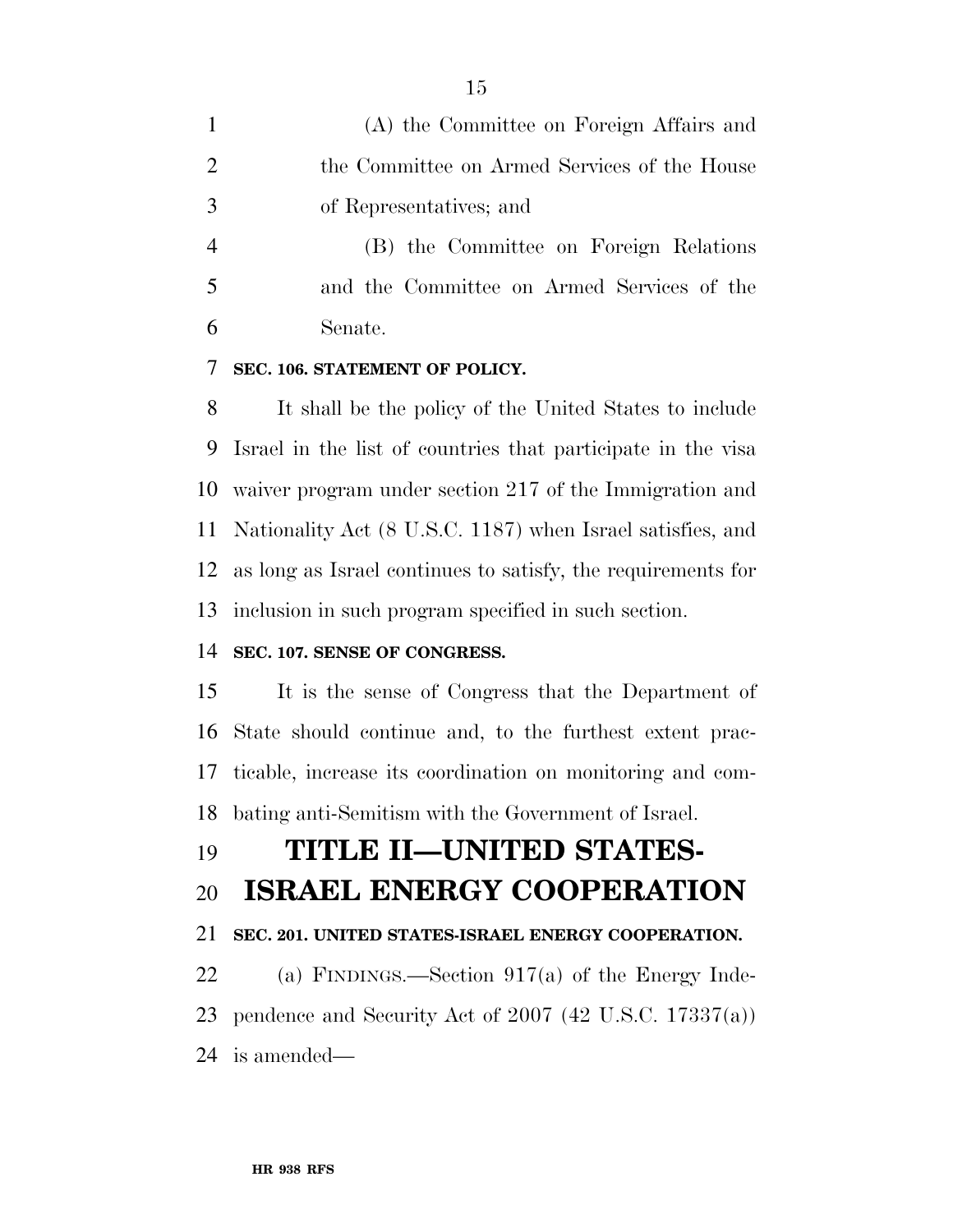| $\mathbf{1}$   | $(1)$ in paragraph $(1)$ , by striking "renewable" |
|----------------|----------------------------------------------------|
| $\overline{2}$ | and inserting "covered";                           |
| 3              | $(2)$ in paragraph $(4)$ —                         |
| $\overline{4}$ | $(A)$ by striking "possible many" and in-          |
| 5              | serting "possible—                                 |
| 6              | "(A) many";                                        |
| $\tau$         | (B) by inserting "and" after the semicolon         |
| 8              | at the end; and                                    |
| 9              | (C) by adding at the end the following:            |
| 10             | "(B) significant contributions to the devel-       |
| 11             | opment of renewable energy and energy effi-        |
| 12             | ciency through the established programs of the     |
| 13             | United States-Israel Binational Industrial Re-     |
| 14             | search and Development Foundation and the          |
| 15             | United States-Israel Binational Science Foun-      |
| 16             | dation;";                                          |
| 17             | $(3)$ in paragraph $(6)$ —                         |
| 18             | (A) by striking "renewable" and inserting          |
| 19             | "covered"; and                                     |
| 20             | (B) by striking "and" after the semicolon          |
| 21             | at the end;                                        |
| 22             | $(4)$ in paragraph $(7)$ —                         |
| 23             | $(A)$ by striking "renewable" and inserting        |
| 24             | "covered"; and                                     |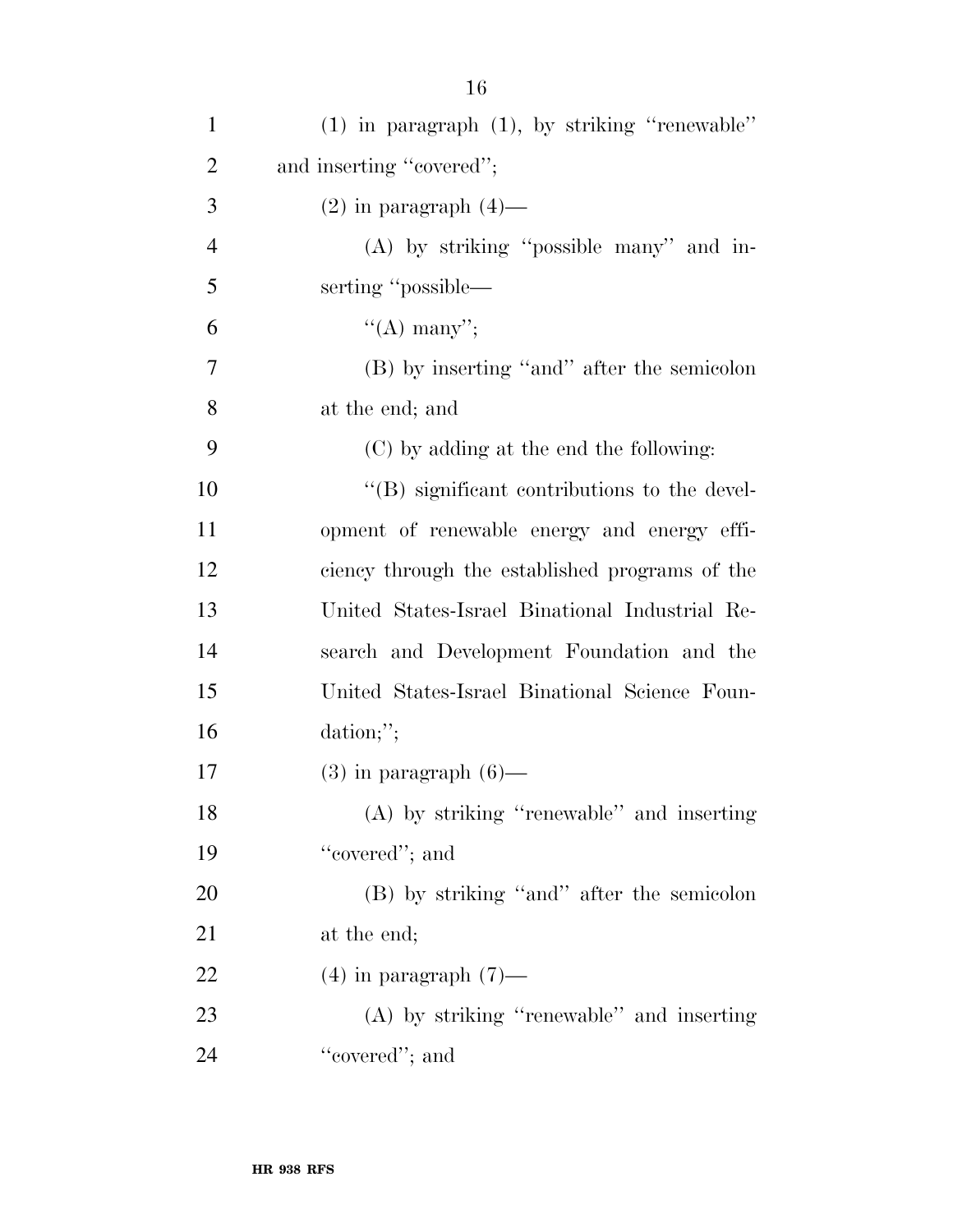| $\mathbf{1}$   | (B) by striking the period at the end and                 |
|----------------|-----------------------------------------------------------|
| $\overline{2}$ | inserting a semicolon; and                                |
| 3              | $(5)$ by adding at the end the following:                 |
| $\overline{4}$ | "(8) United States-Israel energy cooperation,             |
| 5              | and the development of natural resources by Israel,       |
| 6              | are strategic interests of the United States;             |
| 7              | $\lq(9)$ Israel is a strategic partner of the United      |
| 8              | States in water technology;                               |
| 9              | $\cdot\cdot(10)$ the United States can play a role in as- |
| 10             | sisting Israel with regional safety and security          |
| 11             | issues;                                                   |
| 12             | $\lq(11)$ the National Science Foundation of the          |
| 13             | United States should collaborate with the Israel          |
| 14             | Science Foundation;                                       |
| 15             | $\cdot$ (12) the United States and Israel should strive   |
| 16             | to develop more robust academic cooperation in en-        |
| 17             | ergy innovation technology and engineering, water         |
| 18             | science, technology transfer, and analysis of geo-        |
| 19             | political implications of new natural resource devel-     |
| 20             | opment and associated areas;                              |
| 21             | $\cdot$ (13) the United States supports the goals of      |
| 22             | the Alternative Fuels Administration of Israel;           |
| 23             | "(14) the United States strongly urges open               |
| 24             | dialogue and continued mechanisms for regular en-         |
| 25             | gagement and encourages further cooperation be-           |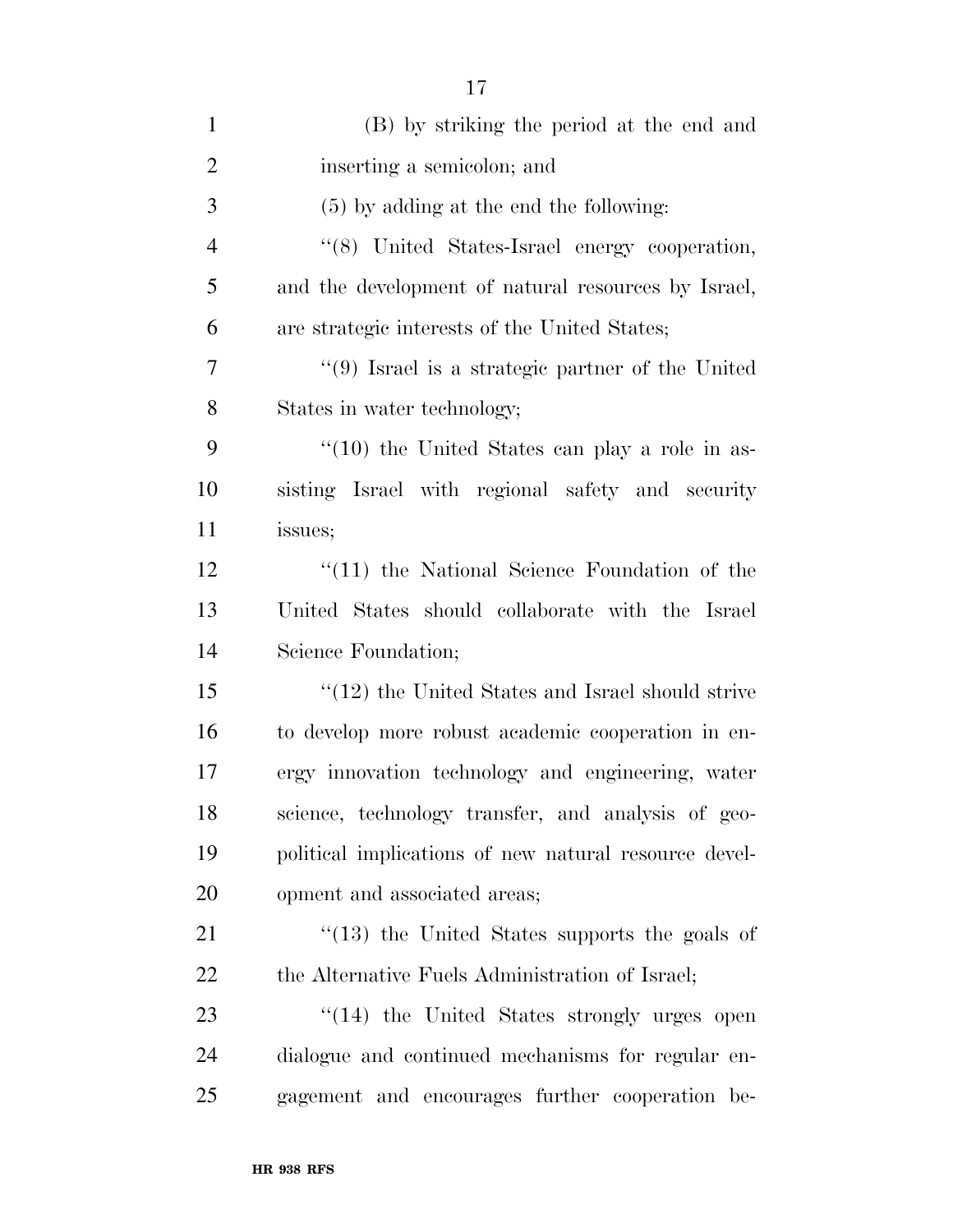| $\mathbf{1}$   | tween applicable departments, agencies, ministries,    |
|----------------|--------------------------------------------------------|
| $\overline{2}$ | institutions of higher education, and the private sec- |
| 3              | tors of the United States and Israel on energy secu-   |
| $\overline{4}$ | rity issues, including—                                |
| 5              | "(A) identifying policy priorities associated          |
| 6              | with the development of natural resources of           |
| $\overline{7}$ | Israel;                                                |
| 8              | $\lq\lq(B)$ discussing best practices to secure        |
| 9              | cyber energy infrastructure;                           |
| 10             | $\lq\lq$ (C) best practice sharing;                    |
| 11             | "(D) leveraging natural gas to positively              |
| 12             | impact regional stability;                             |
| 13             | "(E) improving energy efficiency and the               |
| 14             | overall performance of water technologies              |
| 15             | through research and development in water de-          |
| 16             | salination, was tewater treatment and reclama-         |
| 17             | tion, and other water treatment technologies;          |
| 18             | $\lq\lq(F)$ technical and environmental manage-        |
| 19             | ment of deep-water exploration and production;         |
| 20             | $\lq\lq(G)$ coastal protection and restoration;        |
| 21             | "(H) academic outreach and engagement;                 |
| 22             | "(I) private sector and business develop-              |
| 23             | ment engagement;                                       |
| 24             | $\lq\lq(J)$ regulatory consultations;                  |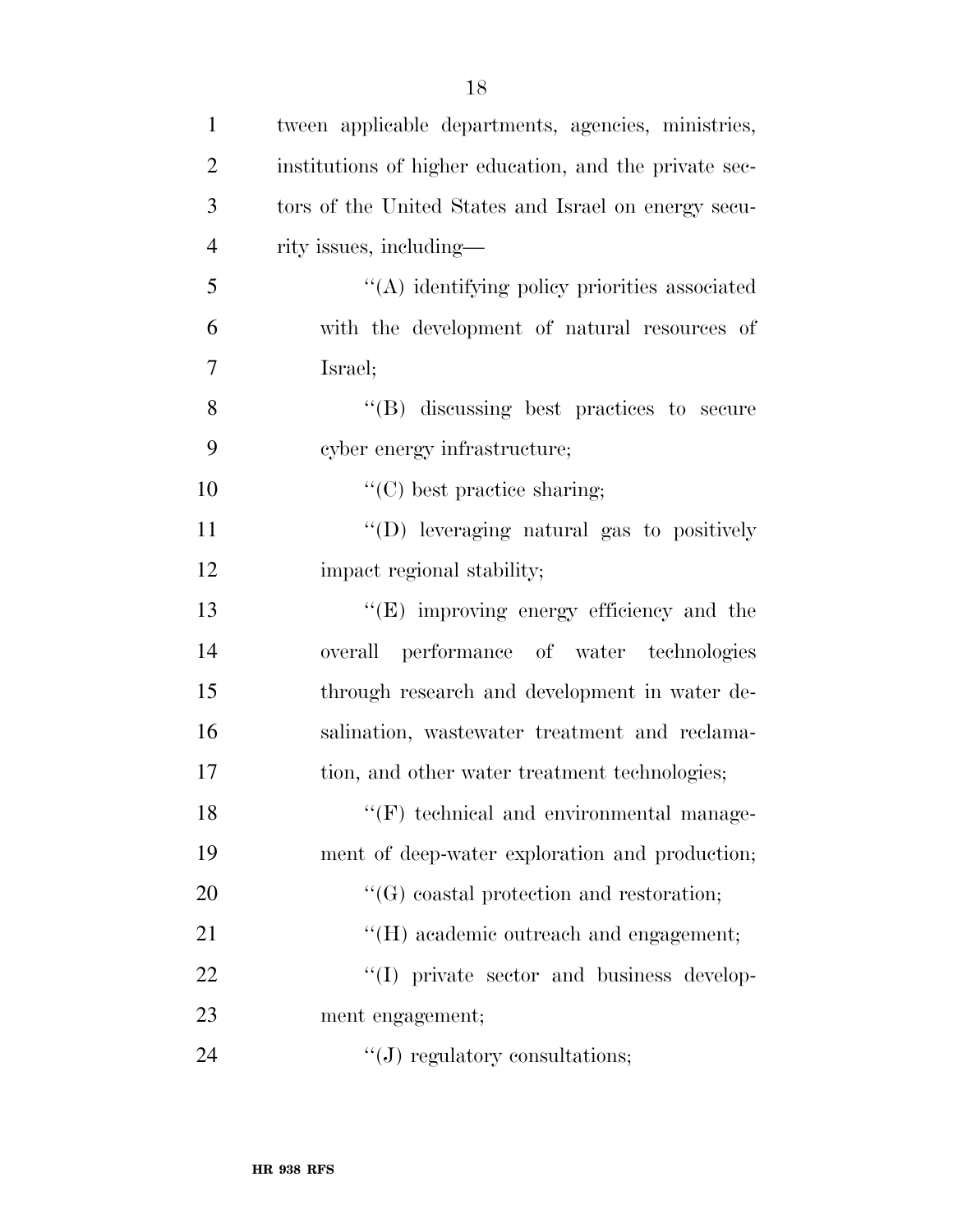| $\mathbf{1}$   | "(K) leveraging alternative transportation             |
|----------------|--------------------------------------------------------|
| $\overline{2}$ | fuels and technologies; and                            |
| $\mathfrak{Z}$ | $\lq\lq$ . The areas determined appro-                 |
| $\overline{4}$ | priate by the United States and Israel;                |
| 5              | $\lq(15)$ the United States acknowledges<br>the        |
| 6              | achievements and importance of the United States-      |
| 7              | Israel Binational Industrial Research and Develop-     |
| 8              | ment Foundation and the United States-Israel Bina-     |
| 9              | tional Science Foundation and supports continued       |
| 10             | multiyear funding to ensure the continuity of the      |
| 11             | programs of the Foundations; and                       |
| 12             | $\cdot$ (16) the United States and Israel have a       |
| 13             | shared interest in addressing their immediate, near-   |
| 14             | term, and long-term energy and environmental chal-     |
| 15             | lenges.".                                              |
| 16             | (b) ESTABLISHMENT.—Section $917(b)(1)$ of the En-      |
| 17             | ergy Independence and Security Act of 2007 (42 U.S.C.  |
| 18             | $17337(b)(1)$ is amended by striking "renewable energy |
| 19             | or energy efficiency" and inserting "covered energy".  |
| 20             | (c) TYPES OF ENERGY.—Section $917(b)(2)$ of the        |
| 21             | Energy Independence and Security Act of 2007 (42)      |
| 22             | U.S.C. $17337(b)(2)$ is amended—                       |
| 23             | $(1)$ in the heading, by striking "TYPES OF" and       |
| 24             | inserting "COVERED";                                   |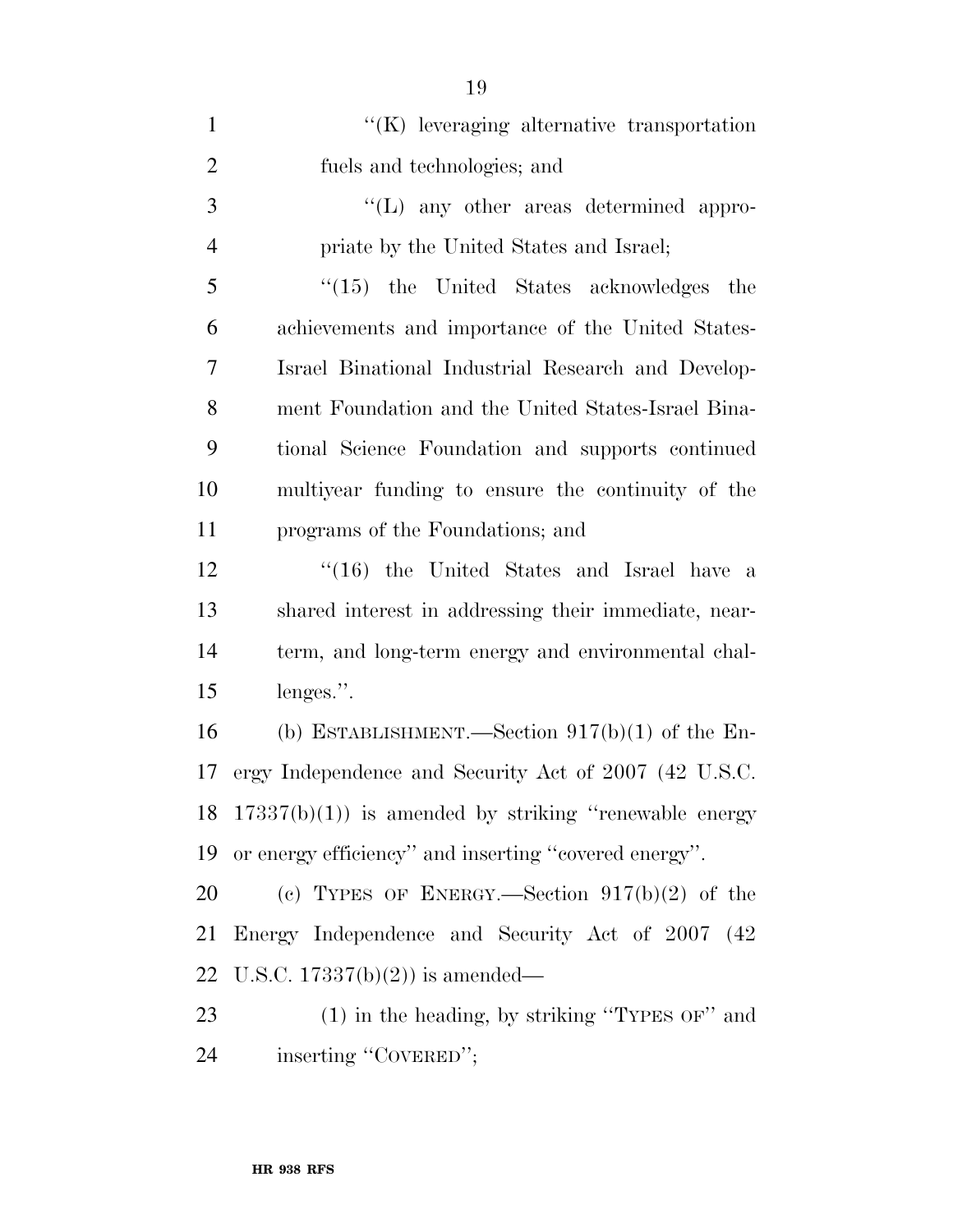| $\mathbf{1}$   | $(2)$ in subparagraph $(F)$ , by striking "and"           |
|----------------|-----------------------------------------------------------|
| $\overline{2}$ | after the semicolon at the end;                           |
| 3              | $(3)$ in subparagraph $(G)$ , by striking the period      |
| $\overline{4}$ | at the end and inserting a semicolon; and                 |
| 5              | (4) by adding at the end the following:                   |
| 6              | "(H) natural gas energy, including conven-                |
| 7              | tional and unconventional natural gas tech-               |
| 8              | nologies and natural gas projects conducted by            |
| 9              | or in conjunction with the United States-Israel           |
| 10             | Binational Science Foundation, the United                 |
| 11             | States-Israel Binational Industrial Research              |
| 12             | and Development Foundation, and the United                |
| 13             | States-Israel Science and Technology Founda-              |
| 14             | tion; and                                                 |
| 15             | "(I) improvement of energy efficiency and                 |
| 16             | the overall performance of water technologies             |
| 17             | through research and development in water de-             |
| 18             | salination, wastewater treatment and reclama-             |
| 19             | tion, and other water treatment technologies.".           |
| 20             | (d) ELIGIBLE APPLICANTS.—Section $917(b)(3)$ of           |
| 21             | the Energy Independence and Security Act of 2007 (42)     |
| 22             | U.S.C. $17337(b)(3)$ is amended by striking "energy effi- |
| 23             | ciency or renewable" and inserting "covered".             |
| 24             | (e) AUTHORIZATION OF APPROPRIATIONS; INTER-               |
| 25             | NATIONAL PARTNERSHIPS.—Section 917 of the Energy          |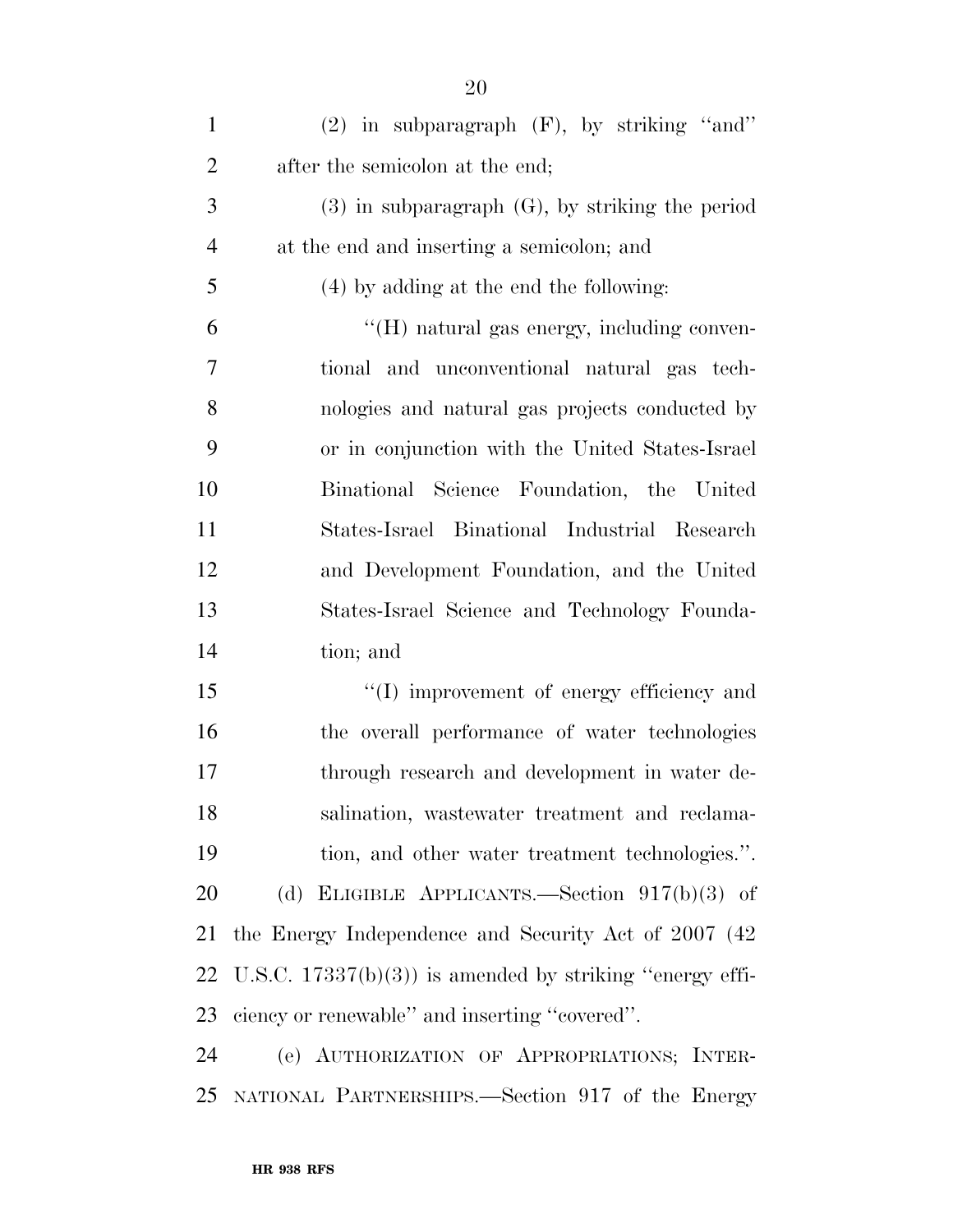Independence and Security Act of 2007 (42 U.S.C. 17337) is amended—

 (1) by redesignating subsections (c) and (d) as 4 subsections (e) and (f), respectively;

 (2) by inserting after subsection (b) the fol-lowing:

''(c) INTERNATIONAL PARTNERSHIPS.—

8 "(1) IN GENERAL.—The Secretary may, subject to the availability of appropriations, enter into coop- erative agreements supporting and enhancing dia- logue and planning involving international partner- ships between the Department, including National Laboratories of the Department, and the Govern- ment of Israel and its ministries, offices, and institu-tions.

 ''(2) FEDERAL SHARE.—The Secretary may not pay more than 50 percent of the costs described in paragraph (1).

19 "(3) ANNUAL REPORTS.—The Secretary shall submit to the Committee on Energy and Commerce, the Committee on Science, Space, and Technology, the Committee on Foreign Affairs, and the Com- mittee on Appropriations of the House of Represent- atives and the Committee on Energy and Natural Resources, the Committee on Foreign Relations, and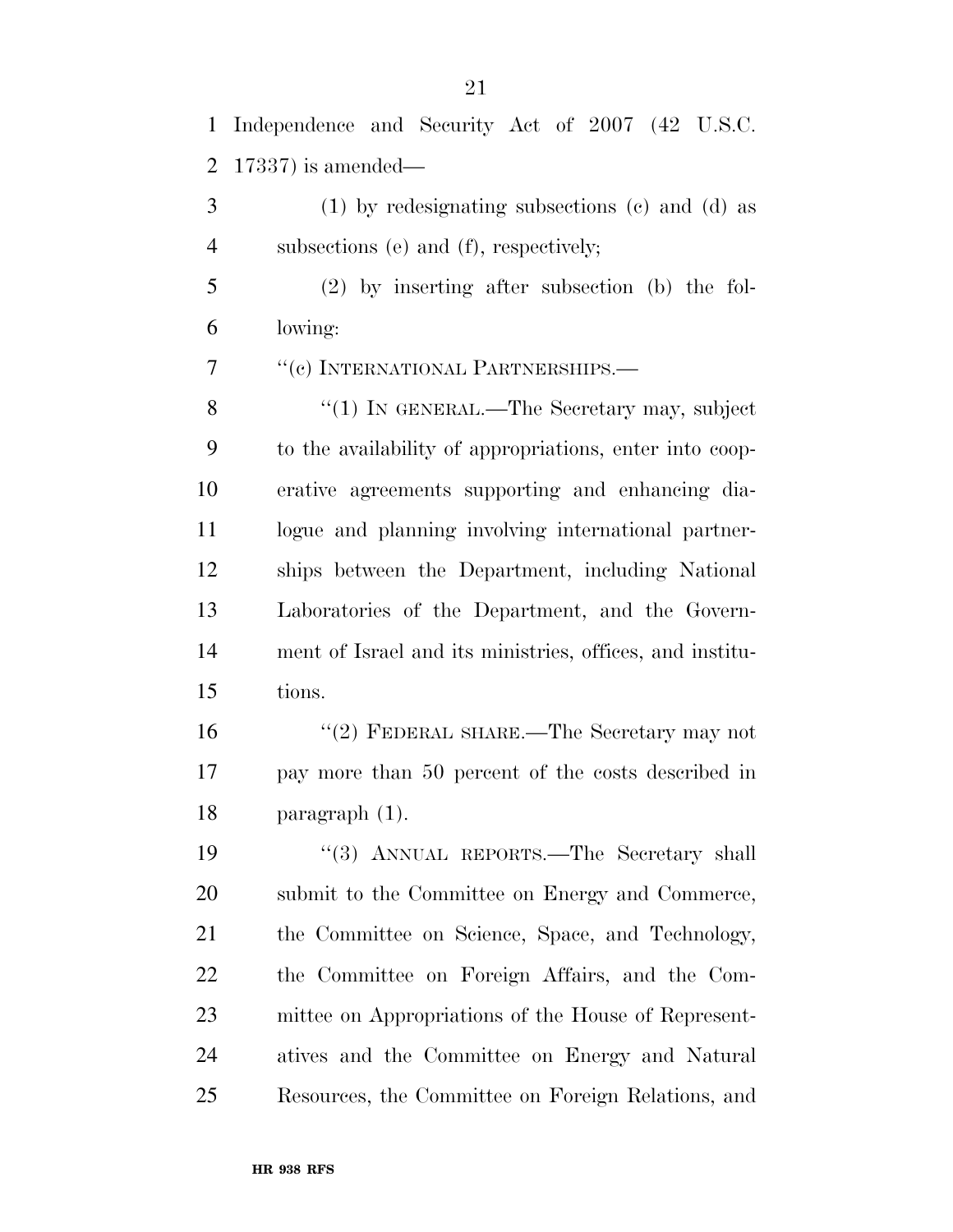| $\mathbf{1}$   | the Committee on Appropriations of the Senate an             |
|----------------|--------------------------------------------------------------|
| $\overline{2}$ | annual report that describes—                                |
| 3              | $\lq\lq$ actions taken to carry out this sub-                |
| $\overline{4}$ | section; and                                                 |
| 5              | $\lq\lq$ (B) any projects under this subsection for          |
| 6              | which the Secretary requests funding.                        |
| 7              | "(d) UNITED STATES-ISRAEL CENTER.-The Sec-                   |
| 8              | retary may establish a joint United States-Israel Center     |
| 9              | based in an area of the United States with the experience,   |
| 10             | knowledge, and expertise in offshore energy development      |
| 11             | to further dialogue and collaboration to develop more ro-    |
| 12             | bust academic cooperation in energy innovation technology    |
| 13             | and engineering, water science, technology transfer, and     |
| 14             | analysis of geopolitical implications of new natural re-     |
| 15             | source development and associated areas."; and               |
| 16             | $(3)$ by amending subsection $(f)$ (as redesig-              |
| 17             | nated) to read as follows:                                   |
| 18             | "(f) AUTHORIZATION OF APPROPRIATIONS.—Of the                 |
| 19             | amounts made available under section 931 of the Energy       |
| 20             | Policy Act of 2005 (42 U.S.C. 16231), the Secretary is       |
| 21             | authorized to use $$2,000,000$ for each fiscal year to carry |
| 22             | out this section.".                                          |
| 23             | $(f)$ TERMINATION.—Subsection (e) of section 917 of          |
| 24             | the Energy Independence and Security Act of 2007 (42)        |

U.S.C. 17337) (as redesignated by subsection (e)(1)) is